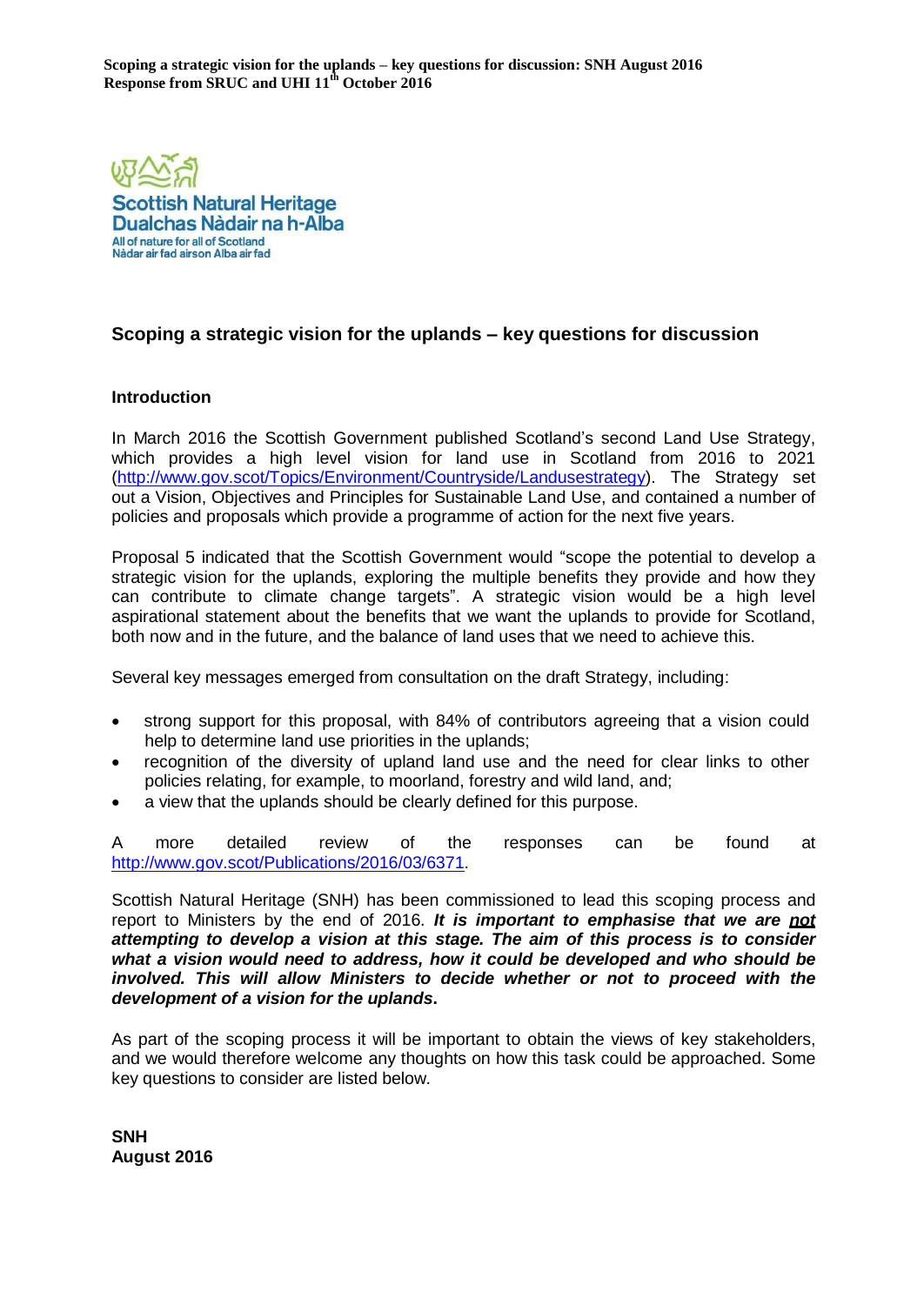#### **General response from SRUC's Hill & Mountain Research Centre**

We feel it important to emphasise, right from the start, that in the vast majority of cases the management of any one enterprise within Scotland's uplands cannot be viewed in isolation from the enterprises that surround it. Ultimately it is the economics of those enterprises – driven as much by the aspirations of the land managers and owners as by policy and regulation - which will dictate the types of management that are practiced in the uplands.

In addition, climate change is happening now and will continue to impact adversely on upland land use practices and production. The drive for increased renewable energy production, for a reduction in greenhouse gas emissions from farming and forestry, for greater capture of carbon in peatlands, for the establishment of new woodlands, and for reductions in flooding and flood risk in the lowlands are only a few of the many challenges currently affecting Scotland that wider society will be looking for land managers – and especially upland land managers – to help tackle effectively.

It is just as important to emphasise that the majority of upland land use management decisions of any one enterprise cannot be viewed in isolation from the wider economic and social context of that enterprise. As highlighted by Heggie & McCracken (2014), Scotland's rural areas (many of which are within the uplands) also face major social and economic challenges, e.g. limited economic regeneration and employment opportunities; lack of sufficient affordable housing; high energy costs for business and homes; poor transport infrastructure; an ageing population; increasing youth out-migration; increasing elderly in-migration.

Successfully addressing any one of the economic, environmental or social challenges facing Scotland's upland rural areas will require ensuring that the right things happen, at the right time, in the right places, at the right scale. However, the decisions and actions implemented to address any one of these issues also have the potential to complement or conflict with decisions and actions taken to address each or all of the other concerns. The major challenge facing Scotland's uplands is therefore how best to ensure that the needs of land managers and communities in those areas are taken into account and integrated effectively with the need to manage natural resources sustainably. There is therefore a need to ensure that actions are planned in an integrated way, taking into account the spatial locations and scale at which all the actions need to be addressed.

Heggie, R. & McCracken, D.I. 2014 The importance of integrated spatial planning in rural areas. In: Skerratt, S., Atterton, J., Brodie, E., Carson, D., Heggie, R., McCracken, D., Thomson, S. & Woolvin, M. Rural *[Scotland in Focus 2014](http://www.sruc.ac.uk/info/120428/rural_scotland_in_focus/1265/2014_rural_scotland_in_focus_report)*, 90-101. Rural Policy Centre, Scotland's Rural College, Edinburgh.

#### **Response to specific questions**

l

As indicated in SNH's covering letter above, the Scottish Government wants to "*scope the potential to develop a strategic vision for the uplands, exploring the multiple benefits they provide and how they can contribute to climate change targets*". It is stated that such a strategic vision "*would be a high level aspirational statement about the benefits that we want the uplands to provide for Scotland, both now and in the future, and the balance of land uses that we need to achieve this*".

Such a high-level aspirational statement would be laudable to produce. But to really be of value, such a statement also needs to include some high-level consideration of what then needs to be done in order to achieve such as vision, especially given, for example: the limited production potential in the uplands and the impact of this on enterprise viability; difficulties associated with existing transport infrastructure and remoteness from markets; that many rural communities in upland areas are disconnected from the land management that surrounds them; that many land managers in upland areas are disconnected from the benefits their land management brings to other businesses in the uplands (and more widely) through attracting tourists; ongoing climate change constraints; and the need for any one enterprise to consist of integrated land uses in order to increase viability and hence resilience to future economic and climatic shocks<sup>1</sup>.

Without such a high-level consideration of the challenges and opportunities facing the uplands, and what needs to be (or could be) done to address these, it is questionable what use the type of high-level aspirational statement described in the covering letter would be on its own. Also, given the diversity of the uplands, further questions are the degree of detail it should include and whether it should be complemented by more detailed regional visions, action plans etc.

<sup>&</sup>lt;sup>1</sup> Many of these topics were discussed earlier this year at a conference in Edinburgh where one session focused on the challenges of integrating different land uses in the uplands. Details of the presentations in that session and further reading is available at: [http://www.sruc.ac.uk/info/120470/sruc-sepa\\_conference/1637/sruc\\_and\\_sepa\\_conference\\_2016\\_-\\_conference\\_programme/2](http://www.sruc.ac.uk/info/120470/sruc-sepa_conference/1637/sruc_and_sepa_conference_2016_-_conference_programme/2)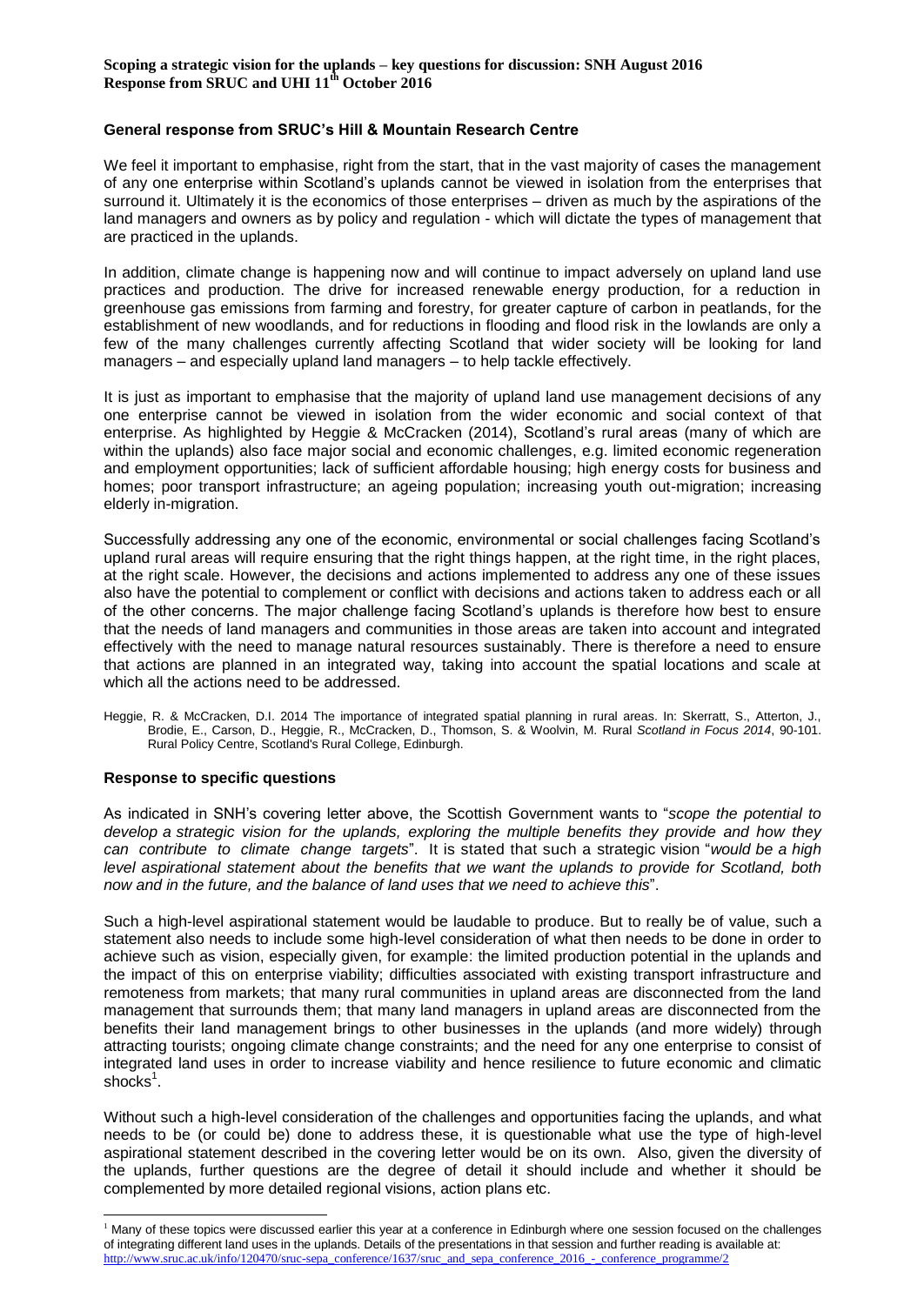#### **Where are the uplands?**

*1. What broad characteristics should we use to define the uplands? Some possible approaches are summarised in the annex to this note.*

The rationale behind the interest in the development of a vision for the uplands is to help with the recognition of what types of land use and land management change are required to deliver the range of benefits which society wants or needs to see delivered from the uplands. So any definition needs to ensure that it incorporates all parts of Scotland with upland characteristics and does not draw a false division between one part of one enterprise and any other component part.

Hence a definition based on altitude and/or terrain roughness might only cover the c. 40% of Scotland which is mountainous but would remove the other c. 30% of Scotland where land of upland character – and hence where land use is subject to the same or very similar constraints as on the mountains. Similarly, a definition based on "above the hill dyke" or "beyond the limit of enclosed farmland" would falsely divide enterprises into different component parts and fail to recognise that land management decisions take into account those different components and are not mutually exclusive.

The most obvious and sensible way to define the uplands in the context of this vision is to use a combination of criteria based on vegetation cover, climate and land capability classes, i.e. base the definition on those factors which most constrain land use and land use management decisions. This should ensure, in most cases, that entire enterprises are captured by the definition and also be broad enough to ensure that the rural communities within and near to these enterprises also fall within the definition.

Such vegetation, climate and land capability descriptions already exist, are an accepted approach when talking uplands in Scotland, and would not require lots of additional work to develop the definition. That would mean that the development of the strategic vision could concentrate on what society wants the uplands to deliver and what needs to be done to achieve this. Nevertheless, given that the definition would frame the vision, the process establishing the definition must be consultative (see answers to questions 7-10).

#### **What benefits do the uplands provide to Scotland?**

*2. What are the key social, economic and environmental benefits that the uplands provide for Scotland?*

As has been widely established, the uplands of Scotland provide a wide range of public benefits. These include productive benefits such as food, timber, water, biodiversity, cultural assets and iconic aesthetic qualities e.g. highly valued landscapes. Traditional land uses such as game management, hill-farming and forestry are important for local economies and also important for the viability and identity of local communities. Recreation and tourism supported by the Scottish uplands are of national economic significance. Therefore ensuring good public access to the uplands, in a way that is sensitive to other land uses and biodiversity, is important.

For rural communities, the Scottish uplands offer opportunities for a high quality of life. There is considerable value attached to sense of place, belonging to a community, local cultural history and connection to the land. There are several examples of community initiatives and community-owned assets that bring considerable social and economic benefits to upland areas.

The regional and local diversity of different parts of upland Scotland needs to be recognised for the unique sets of benefits they provide and have the potential to provide for Scotland as a whole.

#### *3. How can upland land use help to prevent or reduce the impacts of climate change?*

Renewable energy developments have an important role in reducing the impacts of climate change, and upland Scotland is already host to many wind and hydro developments. An integrated approach is required to identify optimal sites for further renewable projects while considering the value of areas for other forms of climate change prevention such as peatland restoration and woodland/forestry creation. Peatland restoration/management and woodland planting are also likely to help mitigate local climate change impacts both through natural flood management and through providing increased carbon sequestration. There is also potential for increased planting to provide biofuels.

A diversified approach to land use should be more widely supported and embedded in the uplands; single use management, which may be more susceptible to climate change, should be avoided. Thus,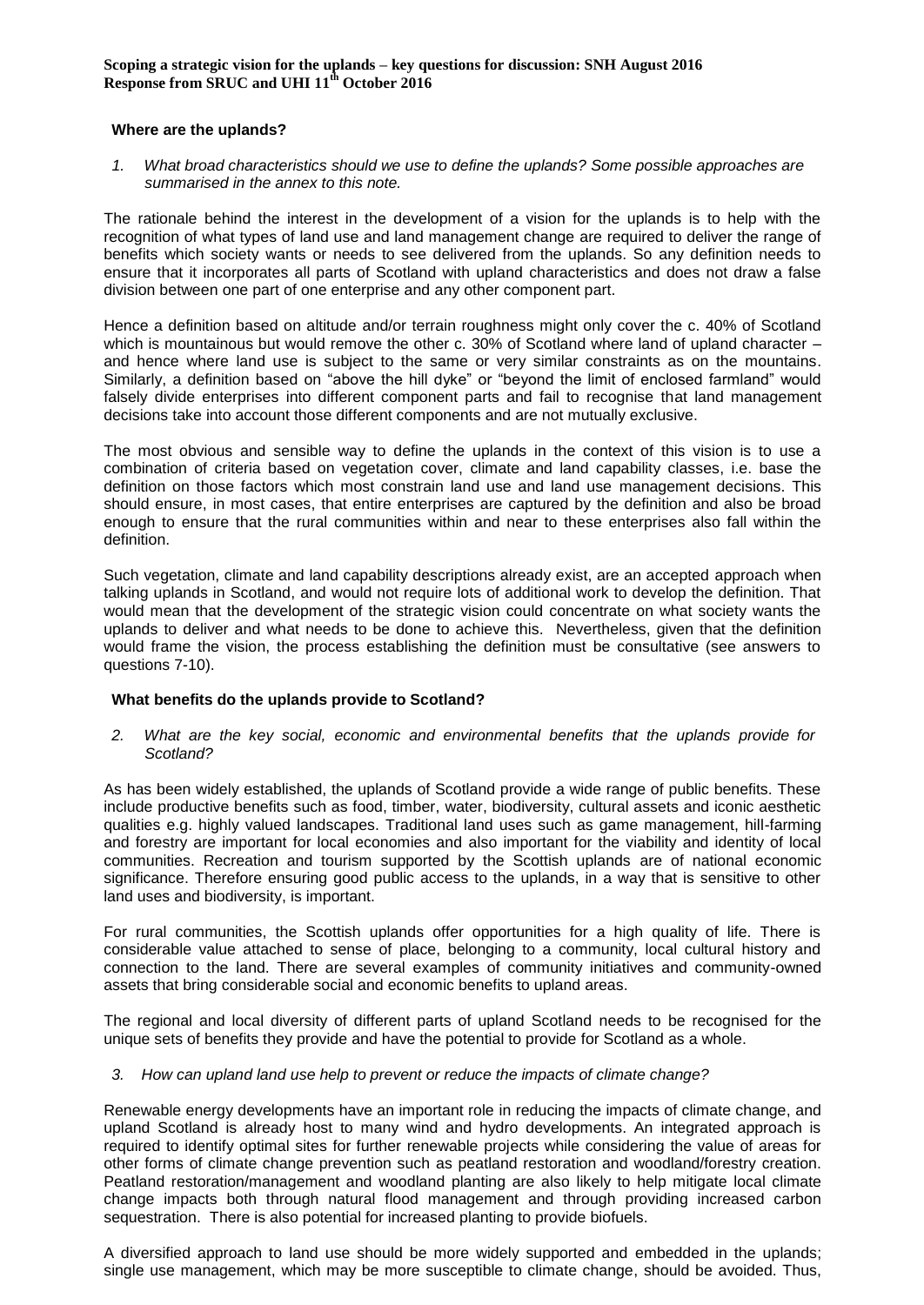the vision should explore opportunities for more integrated land use including, for instance agroforestry, renewable energy, biofuels, local food production, and tourism. To reduce climate change impacts, we need to be prepared to alter the boundaries of conservation designations in response to changes in species range/movements and changes in habitats.

## **What should an upland vision include?**

*4. A strategic vision could inform decisions about the balance between different land uses in different parts of the uplands. What are the key choices that an upland vision should address, and why?*

Scotland's upland area is finite. That, together with the fact that single sector land uses (e.g., farming, forestry, game management, tourism) will not be sustainable into the future, means that an upland vision needs to address the best approaches to integrating different land uses into enterprises in order to ensure that this (a) helps increase the economic viability of each enterprise and thereby its resilience to future economic and climatic shocks but also (b) ensures that the collective gains to society in terms of ecosystem services at the landscape level are more than the sum of the individual enterprise parts.

The development of such a vision will require a sufficient level of detail to recognise the complex distribution of costs and benefits from different land uses for different parts of society and at varying spatial scales. This is linked to values and motivations held by land managers, communities, NGOs, and the wider public. Developing a widely accepted shared vision for the uplands will require that all stakeholders recognise the range of values that underpin upland land use and work towards establishing common ground, from which shared priorities for the future of the uplands can be established. Such a process should help stakeholders move from entrenched perspectives on some issues, thus reducing conflict. Compromise is essential for achieving more equitable outcomes for land use; this should be recognised in stakeholder processes during the development of the vision. The vision should acknowledge the need to make trade-offs between the benefits that derive from competing land uses and to support approaches to doing so that incorporate a range of perspectives and aim for a balance of benefits (e.g. public and private), aligned with local potential and priorities.

The vision should be underpinned by high-quality training and knowledge exchange. There is a great deal of high-quality research and practitioner knowledge related to upland management. A vision that emphasises the role of knowledge and evidence should be empowering for all involved, as it will need broad input from stakeholders and should be linked to valuable training opportunities in upland land use.

The vision should be based on an understanding of the public benefits which are derived from upland management practices, thereby recognising the roles of managers themselves (whether public, private, NGO or community).

The vision should include potential mechanisms to enhance the delivery of particular benefits and consider innovative ways of achieving this while minimising conflict. Recent research that UHI and SRUC have carried out suggests that upland managers place a particularly high priority on the need for tools to deal with conflicting objectives. Academics/scientists should have a role in this process.

The vision should contain desirable outcomes related to current upland challenges, bringing together different strands, e.g.

- community development (e.g. positive community demographics)
- environmental sustainability
- provision of public benefits
- economic viability
- social capital

The vision should account for regional and local diversity in the challenges and opportunities that face the uplands. Choices in different parts of the uplands should be based on both the capacity of each area to deliver important public benefits e.g. carbon storage, biodiversity conservation, and the values and objectives of local communities and managers. The vision may contain recommendations for types of stakeholder forums and enhanced modes of consultation that may allow such decision-making to take place at appropriate spatial scales, which will need careful discussion and definition.

Many of these issues of direct relevance to those living and working in rural areas have been highlighted and discussed in the *Rural Scotland in Focus* series produced by SRUC since 2010: [http://www.sruc.ac.uk/info/120428/rural\\_scotland\\_in\\_focus](http://www.sruc.ac.uk/info/120428/rural_scotland_in_focus)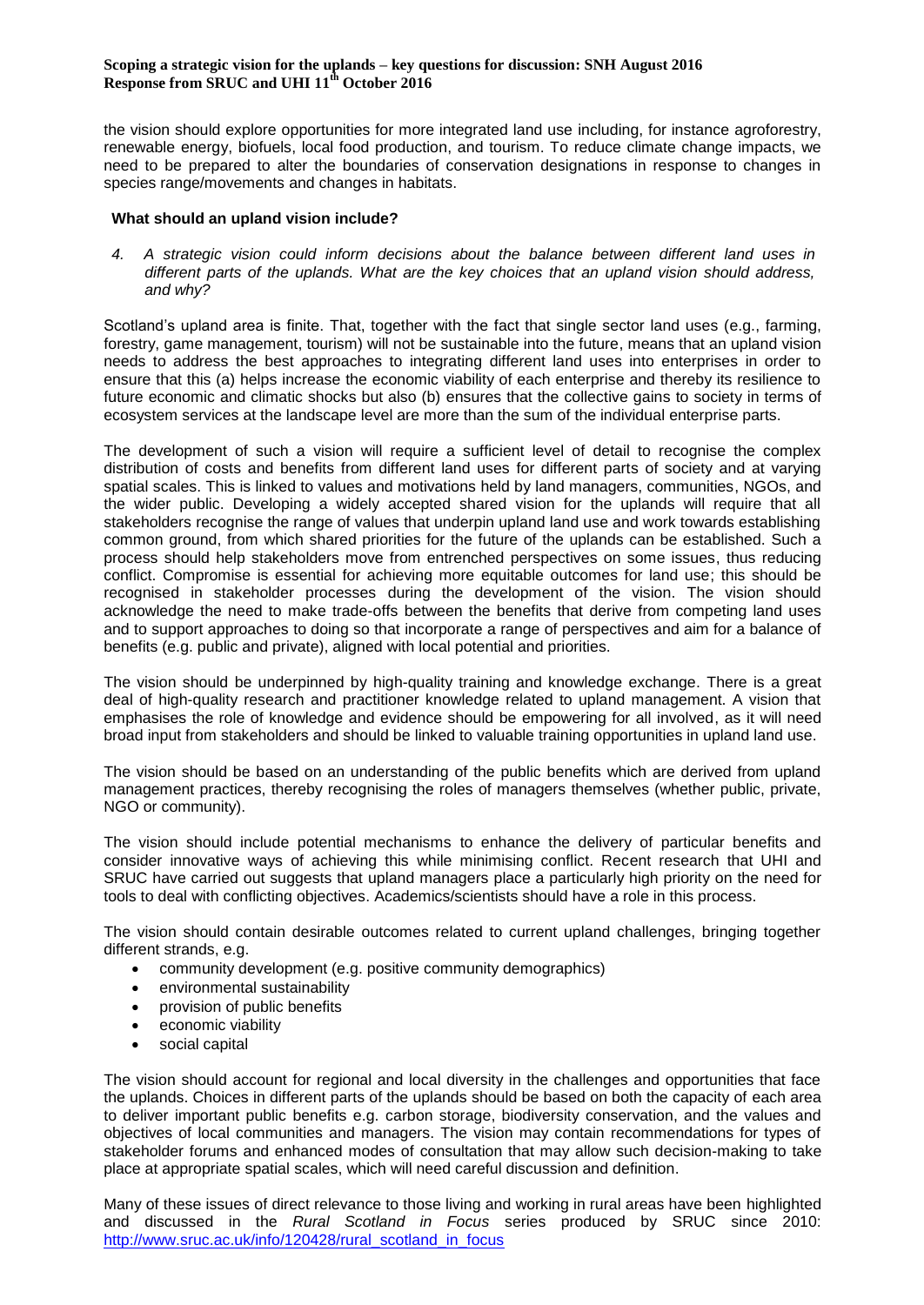#### 5. Are there any other topics or issues that should be included in an upland vision, and if so why?

See above where the need to consider the challenges and opportunities facing the uplands, and what needs to be (or could be) done to address these is highlighted as being essential in such a vision statement. A number of planning documents should be considered, such as those related to wild land and the location of infrastructure.

#### *6. Are there any topics or issues that should be excluded from an upland vision, and if so why?*

The topics to include should be driven by what society's aspirations are for the uplands. These are already very broad and so it would be difficult to imagine any topic that would be excluded.

Indeed, we would turn the question on its head and highlight that it is essential that the vision does not just cover land management per se but must also fully consider rural communities and their needs. Only then will such a vision encompass the full range of social, environmental and economic challenges and opportunities facing Scotland's uplands.

The creation of an upland vision needs to be a bottom-up participatory process involving all stakeholders. Any topics or issues identified during this process will then be addressed in a transparent way so that the vision developed is viewed as valid and a real reflection of the input of those who took part. There are controversial issues on which consensus will not be established; these need to be carefully handled. Processes are needed which encourage stakeholders to move away from the status quo on certain issues and consider the bigger picture of the uplands as a resource and asset valued by many for different reasons.

It is likely that the vision will be more enduring if it does not refer to the current policy landscape which is subject to regular change. Instead, the details of the vision should be used to inform future policy development – as mentioned above when we refer to the need for the vision to consider the challenges and opportunities facing the uplands, and what needs to be (or could be) done to address these.

#### **How should the vision be developed?**

#### *7. Which stakeholders do you think it would be particularly important to involve, and how? Would particular approaches be needed, for example, to reach particular groups?*

It will be essential to ensure that the full range of stakeholders living and working within upland areas are engaged in the process. This will include rural communities and not just land managers. Others from outwith these areas will also need to be involved to ensure that the vision fully reflects society's aspirations for the uplands and the aspirations of those living and working in the uplands. Truly participative approaches will be required to engage fully with all stakeholders involved.

A regional approach would be required in order to capture regional/local specificities that will influence a future vision and ensure that it is relevant at different spatial scales. Regional deliberative fora would provide relevant and accessible opportunities for stakeholder participation; it seems sensible that this should be conducted through the proposed regional land use partnerships described in the Land Use Strategy. An overall vision could be developed from the results of the regional processes together with a national-level process.

Key stakeholders should be engaged through representative organisations (e.g., Scottish Land & Estates, NFUS, NTS, JMT, SWT, RSPB, Community Land Scotland, Mountaineering Scotland), umbrella organisations (e.g., Scottish Environment Link, Moorland Forum, Scottish Consortium for Rural Research), and relevant government agencies (e.g., FCS, National Park authorities) to ensure that the process is conveyed as important and unifying. Community groups should also be approached. Deliberation tends to be more effective when stakeholder groups are mixed, as this increases opportunities for knowledge exchange and learning. There is considerable information on what types of regional stakeholder activities work well, from the land use pilots and other land use partnership projects. This information should be collated and made accessible to participants.

A range of participatory and deliberative decision-making tools could be used in engaging and creative processes to develop a vision, e.g. scenario development, multi-criteria decision analysis, valuation, participatory mapping, story-telling. There is a large volume of academic literature on the effectiveness and applicability of these methods. The involvement of academics will be important in designing and implementing effective participatory approaches.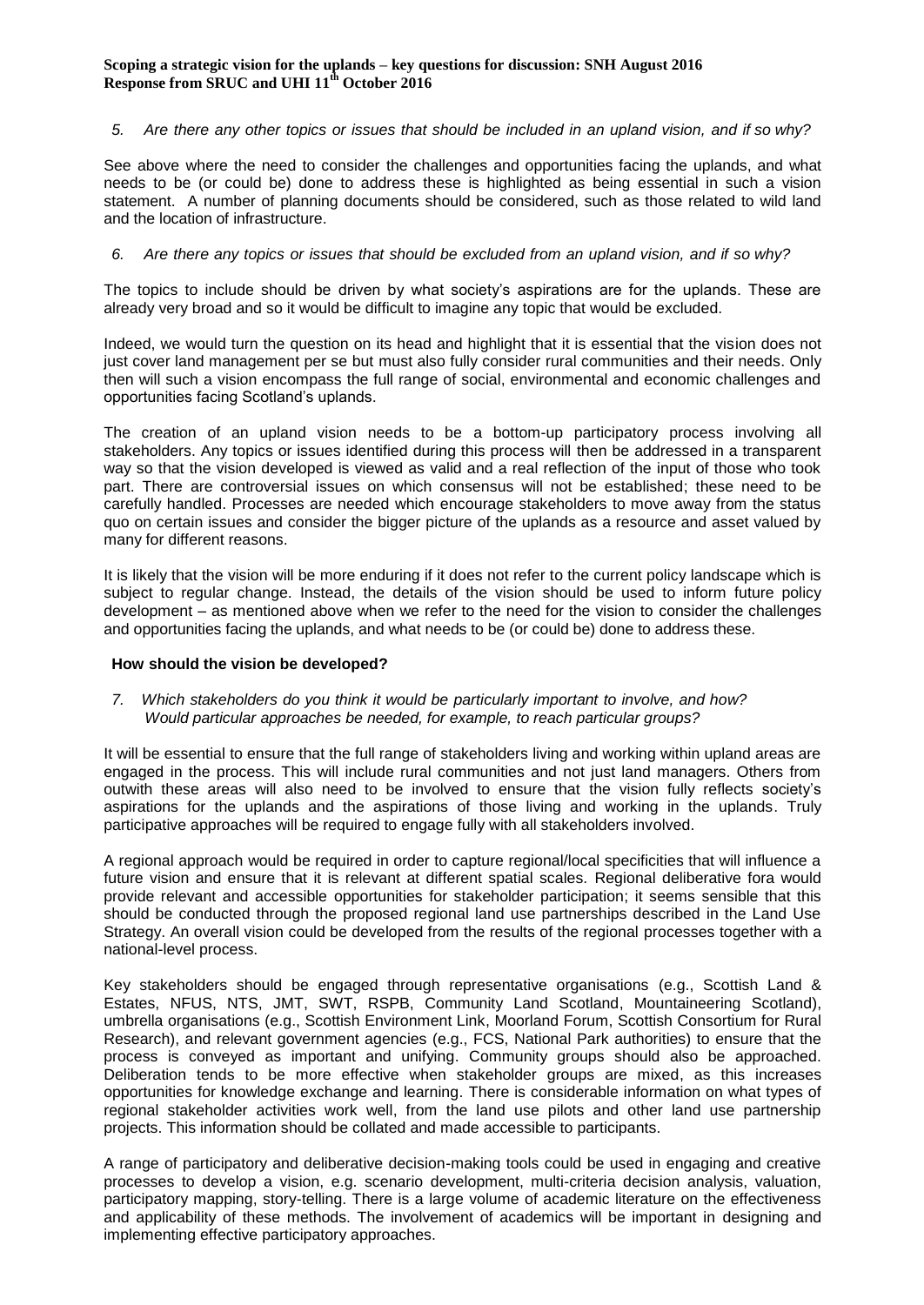Lessons should be learned from the considerable number of previous vision development exercises conducted. Existing visions such as that for the Cairngorms National Park, which is widely recognised as a successful model of integrated land use, should be considered and built upon, in consultation with those involved in their development. It will be important to avoid 're-inventing the wheel' by repeating a process in similar ways and in the same areas. Information should therefore be collated from other vision development exercises.

#### *8. What are your views on the process that might be needed to bring together the key interests and develop a shared vision?*

As described above, regional-level deliberative fora with broad stakeholder participation would be required. To make the process engaging and useful for stakeholders, exchange of knowledge (from research and other projects/initiatives) should be part of the process. The participatory processes should be viewed as a way of developing local social capital that can be capitalised on in the future. Knowledge sharing should be a key part of this.

This is likely to be a complex, time-consuming and iterative process (i.e. involving the need to consult the same stakeholder groups a number of times as the vision develops). But without such an approach there will be limited buy-in from those who will be expected to deliver the vision or live within the uplands.

## *9. Who would be best placed to lead this process?*

Neutral facilitators/researchers should design and run participatory processes to avoid pre-existing perceptions of bias from government agencies or other organisations. The process should be supported by stakeholders representing key interests in the form of a partnership steering group that should be diverse but not too large, including SNH, FCS, NFUS, SLE, JMT, SWT, RSPB, Community Land Scotland, Mountaineering Scotland etc. (see answer to question 7).

It will be key to ensure that such a steering group is familiar with the full range of social, environmental and economic challenges and opportunities facing the uplands of Scotland

Staff within UHI's Centre for Mountain Studies and SRUC's Hill & Mountain Research Centre and Rural Policy Centre would be happy to contribute to that process.

## *10. What form should a vision for the uplands take (visual or descriptive, maps, diagrams or text)?*

All of the above would be required to help inform the participatory process and the development of a shared vision based on outcomes expected by society. A mixed approach is likely to be most effective. A regional approach may involve a mapping element, but this depends on the issues at stake. High-quality and engaging visual communication tools should be employed in both the development and the dissemination of the vision, for example the use of maps, interactive web applications and possibly filmbased methods.

#### 11. Do you have any other comments or suggestions?

None. Our comments cover all the additional points we wanted to make.

## **Professor Davy McCracken<sup>1</sup>, Dr Rosalind Bryce<sup>2</sup>, Dr Rob McMorran<sup>1</sup>, Dr Jane Atterton<sup>3</sup> and Professor Martin Price**<sup>2</sup>

<sup>1</sup> SRUC's Hill & Mountain Research Centre,  $^2$  UHI Centre for Mountain Studies,  $^3$  SRUC's Rural Policy **Centre** 

11<sup>th</sup> October 2016

ENDS